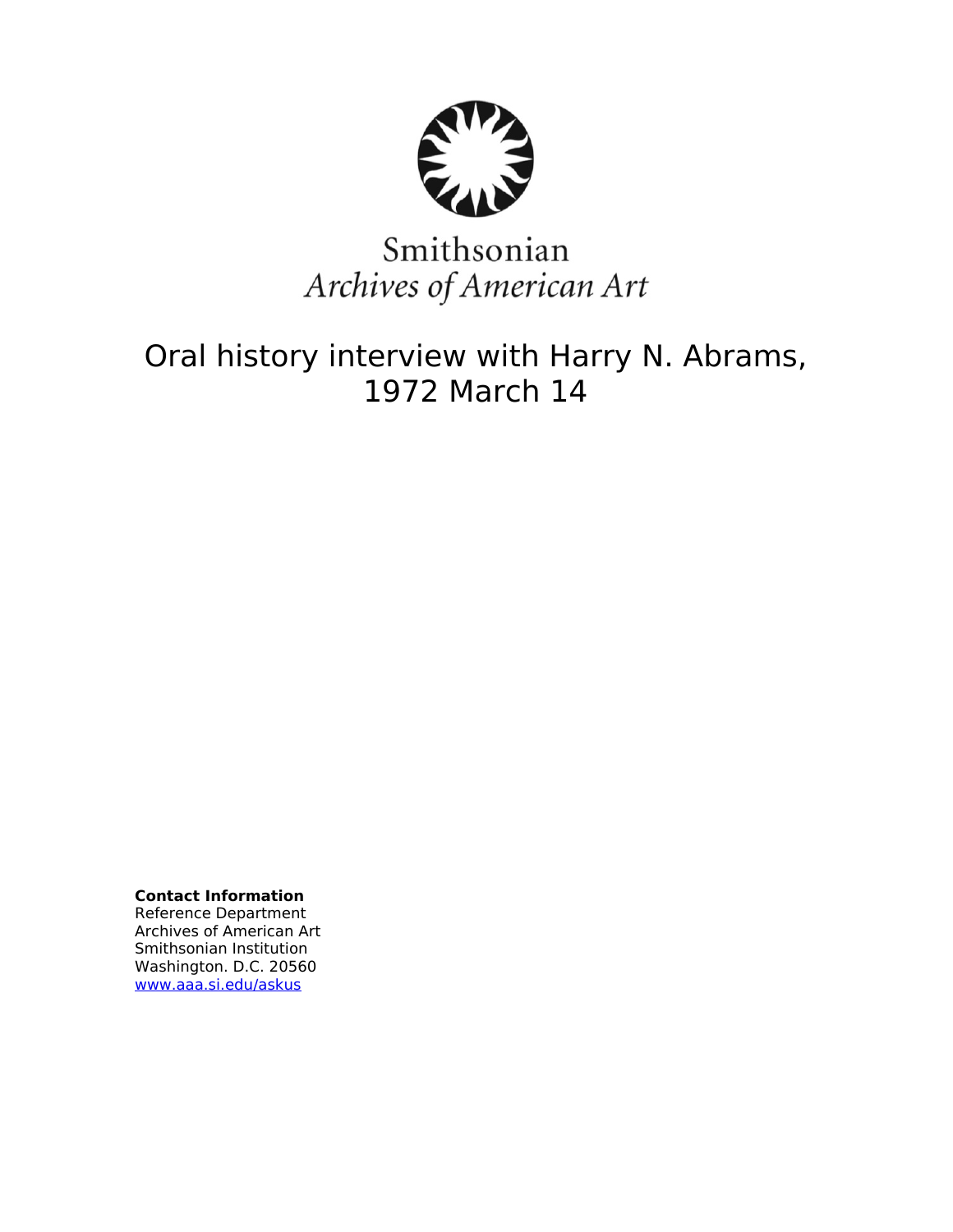### **Transcript**

**Interview**

#### **Interview with Harry Abrams Conducted by Paul Cummings At the Artist's office in New York March 14, 1972**

#### **Preface**

The following oral history transcript is the result of a tape-recorded interview with Harry Abrams on March 14, 1972. The interview was conducted at Harry Abrams' office at 110 East 59th Street, New York City by Paul Cummings for the Archives of American Art, Smithsonian Institution.

#### Interview

PAUL CUMMINGS: Okay. It's March 14, 1972 —— Paul Cummings talking to Harry N. Abrams in his fantastic office here. It doesn't look like an office, it's like a huge bookstore and art gallery.

HARRY N. ABRAMS: Actually, we keep my office as a kind of living room, without any desk. All files and books are in the adjacent secretarial office.

PAUL CUMMINGS: Right. It's a marvelous, relaxed atmosphere. Could we just start with some kind of biographical information about, you know—

HARRY N. ABRAMS: Sure.

PAUL CUMMINGS: You were born in London and you were eight years old when you came here.

HARRY N. ABRAMS: Right.

PAUL CUMMINGS: How much of London do you remember?

HARRY N. ABRAMS: Very little. My father came to New York from London a year before the entire family arrived in New York and he opened a shoe store in the Brownsville neighborhood of Brooklyn; at Howard Avenue and Park Place. When the family came—mother and four children—we lived in the rear of the store.

PAUL CUMMINGS: You went to—what? —Manual Training High School?

HARRY N. ABRAMS: Manual Training High School for one year.

PAUL CUMMINGS: For one year?

HARRY N. ABRAMS: I left because my father opened up another shoe store and he needed someone to take care of the second store. I was fourteen years old and I seemed to be a fairly good shoe salesman.

PAUL CUMMINGS: Yes. You left school for economic reasons.

HARRY N. ABRAMS: My father couldn't afford to pay anyone so he asked me whether I would take care of the new shoe store which was also in Brownsville.

PAUL CUMMINGS: Did you enjoy that?

HARRY N. ABRAMS: As a youngster, yes, very much. I smoked expensive Philip Morris cigarettes which were then packaged in handsome paper boxes and felt very grown-up.

PAUL CUMMINGS: Oh, the flat boxes.

HARRY N. ABRAMS: Yes. And I considered myself quite important at the time; I believe it was because our customers were amazed that a youngster could seem so grown up and handle the management of our shoe store, and they didn't hesitate to tell me so.

PAUL CUMMINGS: Did you pick that high school for any reason, or was it just the neighborhood school? Ware you interested in crafts or anything?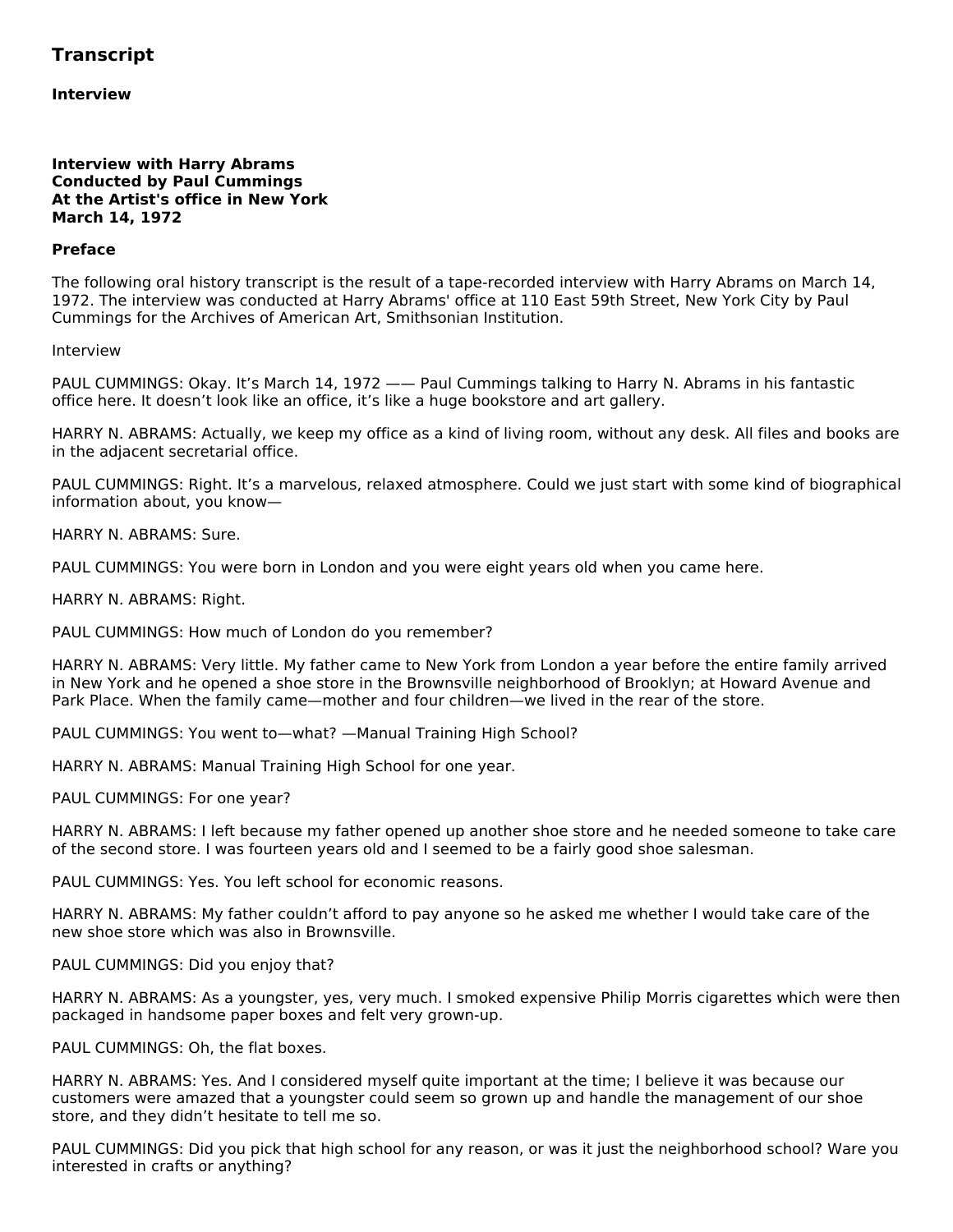HARRY N. ABRAMS: No. I think it just sounded masculine to go to Manual Training High School. Most importantly, they had a great football team.

PAUL CUMMINGS: Right. Were you interested in sports and athletics?

HARRY N. ABRAMS: Yes. In public school I was interested in basketball and track.

PAUL CUMMINGS: How did you happen to go to the Art Students League? And when was that exactly?

HARRY N. ABRAMS: The very first art school I went to was the National Academy of Art and not Art Students League. I went there because my mother felt I should not remain in the shoe business and thought I could become an artist. I used to make pencil copies of small reproductions of paintings and was impressed by what my mother thought—it was because of that, I decided to go to art school.

PAUL CUMMINGS: Had you made drawings of paintings for a long time?

HARRY N. ABRAMS: Yes. Someone suggested that I show my pencil drawings to people at an advertising agency. I had no idea what an advertising agency was. I went to several prominent advertising agencies, asking for work in their art department—for that is what I had been told to do. The art directors looked at me peculiarly for bringing my pencil copies as samples, but I didn't understand. After a while I realized something was wrong. It was then that I decided to go to art school and was accepted at the National Academy of Art. After about two years I became restless in spite of the fact that some of my drawings were hung in the corridors of the school. They were very labored and academic.

PAUL CUMMINGS: Whom did you study with there?

HARRY N. ABRAMS: I don't remember, but I do remember that when I later went to the Art Students League I studied with John Steuart Curry.

PAUL CUMMINGS: Oh. really? That was great. How old were you when you went to the National Academy then?

HARRY N. ABRAMS: I guess I was about eighteen. My father had gone bankrupt when I was sixteen and when we lost our shoe stores, I decided to get a job as a shoe salesman instead of going back to school. In spite of my doing well as a shoe salesmen, I felt that I had better get into some field connected with art where my mother still believed that I belonged. That's when I went to art school.

PAUL CUMMINGS: How did you start drawing? Was it just through looking at things?

HARRY N. ABRAMS: I first began to draw in public school. I had a certain amount of facility and my teacher thought I was pretty good. My hand was steady and I could draw a likeness of people.

PAUL CUMMINGS: Was your family interested in art or music or culture?

HARRY N. ABRAMS: Not really! Except that all of us would enjoy listening to the recordings of Mischa Elman, Paderewski, Caruso, and others.

PAUL CUMMINGS: So it was really something you picked up and carried on?

HARRY N. ABRAMS: I suppose so; well, yes, quite accidentally.

PAUL CUMMINGS: How did you like the Art Students League as compared with the National Academy?

HARRY N. ABRAMS: I didn't think there was much comparison and I preferred the Art Students League because of the freedom that one had there. At a certain point I realized there were so many young people in the school who were so much more talented than I was that I decided to leave, and since art was what I liked, I planned on getting into some kind of situation that dealt with art. I then decided to get a job with an art service where I could learn to do commercial illustration and lettering, for I knew I would never measure up to being a fine artist.

PAUL CUMMINGS: You didn't take any commercial classes at the League then?

HARRY N. ABRAMS: No, I studied with John Steuart Curry and—if my memory is correct—I took a life class. Incidentally, I've been happy to hear that the Art Students League lists me as one of their prominent students, but I wish I had measured up at the League as a talented student, which I wasn't.

PAUL CUMMINGS: How was Curry as an instructor? How did you like him?

HARRY N. ABRAMS: I liked him very much as a human being. He seemed bored by the whole procedure of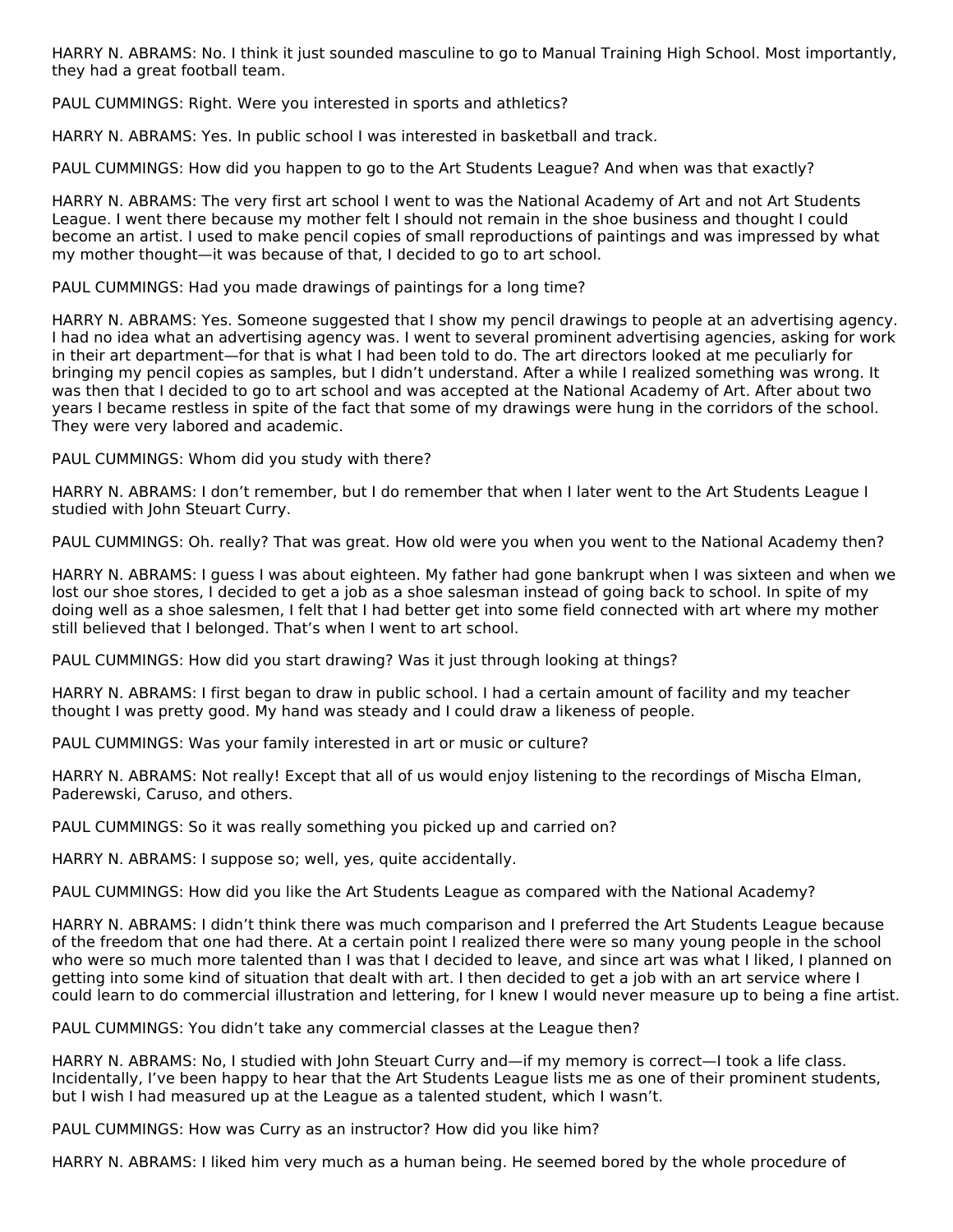teaching. He would come in and look at the work of some of the students and not say very much at all.

PAUL CUMMINGS: Was he interested in having his students work in a similar vein to his own. Or did he let you kind of—

HARRY N. ABRAMS: No, not that I remember. As I said, he talked very little and seemed to try to guide students in the right direction for them, which is difficult, indeed.

PAUL CUMMINGS: Right. When did you go to N.Y.U.? Was that after or concurrently?

HARRY N. ABRAMS: I went afterwards. It was just that I had heard that N.Y.U. had opened its doors to people who wanted to take special courses and I went there for about two years.

#### PAUL CUMMINGS: What were the subjects?

HARRY N. ABRAMS: I took a course in philosophy along with one other course. I believe it was creative writing.

PAUL CUMMINGS: Where did you get interested in book design and production?

HARRY N. ABRAMS: When I left the Art Students League I got a job with an art service (Rice Studios) where Albert Dome worked. He was the man who later organized Famous Artists Schools. He was about three or five years older than I and was a top illustrator in his early twenties. I was running the errands there, and working in an art service made me more aware of the advertising agency. I felt I could never learn to become as good a commercial illustrator as Albert Dome —— and so I left and got a job with an advertising agency.

#### PAUL CUMMINGS: What year was that?

HARRY N. ABRAMS: I believe it was about 1928 or 1929. I was about twenty—three or twenty— four at the time. This agency prepared advertising for book publishers. It was the first year of the Depression and they had to fire a good part of their staff. I started with them at no salary at all, which for me was not a hardship because I earned enough money working as an "extra" in a shoe store on Saturdays and Sundays. After about a year or two when the advertising agency did start to pay me, I was running errands, handling production, doing layouts and helping Bob Beatty—the boss—with space buying. When he became too busy to see people he'd send them in to see me and I'd give Bob Beatty a written report of our conversation. So all of a sudden I found myself doing comparatively important work with a good and reputable advertising agency at the age of twenty—four, when, only a year before I had hardly known what an advertising agency was or how an advertising agency functioned. Some of our publishing accounts were Doubleday and Simon & Schuster. In addition to my other duties, I also handled the Simon & Schuster advertising. I think that I along with Richard Simon and Max Schuster was responsible for their advertising which was admired at the time. My function was to care for the layout and typography. Both Mr. Simon and Schuster wrote the copy and contributed the ideas.

PAUL CUMMINGS: Yes. That's fantastic. So that really began the whole basic—

HARRY N. ABRAMS: Yes. When I joined the agency the name was Sackheim & Scherman; and not much later the name was changed to Sackheim, Schwab and Beatty. Mr. Sackheim, who was then president of the advertising agency, had later left to join the Brown Fence and Wire Company of Cleveland in early 1928, and Harry Scherman decided to develop the Book-of-the-Month Club. About a year later, the name of the agency was changed to Schwab & Beatty.

#### PAUL CUMMINGS: Right.

HARRY N. ABRAMS: Actually Harry Scherman had started the Book-of-the-Month Club with Maxwell Sackheim and Robert Mass. I began running errands for the agency when Harry Scherman had already moved his office to the Book-of-the-Month Club office.

PAUL CUMMINGS: Right. What other things were you involved with besides the book business in advertising?

HARRY N. ABRAMS: The mail order business. Our agency did mail order publication advertising and handled the Charles Atlas account, along with the Pelman Institute of America, Sherwin Cody School of English and others.

PAUL CUMMINGS: I've seen those, yes.

HARRY N. ABRAMS: The mail order business was fascinating because all ads had coupons and the coupon response gave one an insight as to why people responded in greater or lesser number to different advertising appeals.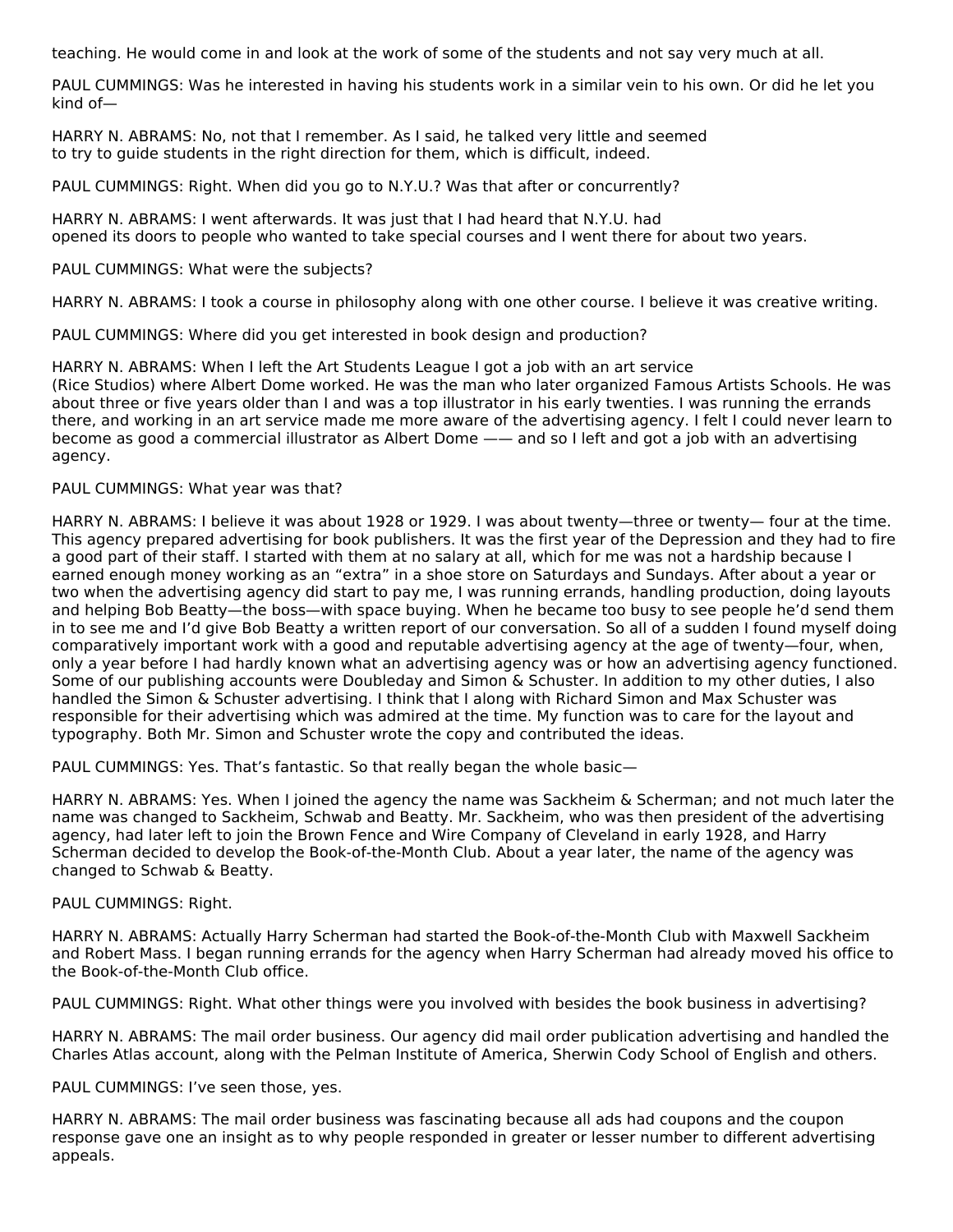PAUL CUMMINGS: It was a fairly new business at that time, too, wasn't it?

HARRY N. ABRAMS: Yes, fairly new.

PAUL CUMMINGS: So you really had an extraordinary set of opportunities.

HARRY N. ABRAMS: Yes, but as I look back, most opportunities came to me quite through accident. For instance, in 1932, Harry Scherman called Mr. Beatty at our agency and asked for "the Art Director" to come to see him. By that time the agency could afford to have an art director, but he was busy preparing a set of layouts that both Mr. Schwab and Mr. Beatty were presenting at lunch to a potential new account, and so the art director couldn't be spared. Mr. Beatty then asked me to pinch hit and see if I could help Mr. Scherman. At that time I was doing some layouts, as well as production, some space buying, and also running errands. So Beatty said to me, "Why don't you go up and tell him you're the art director?" and I said, "But I've been running errands to this man." Beatty then said, "Well, he may not remember you. Just go in there and feel like an art director." And indeed, that it what I did I remember Harry Scherman sliding his glasses down on his nose and looking at me but not quite knowing for certain that he hadn't seen me before and that I was the person who ran errands to the Club. He asked me to measure type and do a simple layout for him. He must have been pleased because when he called again for "the art director" Bob Beatty sent the real art director. Harry Scherman asked him to leave and phoned Mr. Beatty. He was annoyed that Mr. Beatty had not sent "the real Art Director", and from that point on I handled the Book-of-the-Month Club advertising account, as well as Simon & Schuster. It was in July of 1936, that I became employed by the Book-of-the-Month Club.

PAUL CUMMINGS: That's fantastic. That's terrific. Well, how did you like the Book-of-the-Month Club? That was a very much more specialized and specific activity.

HARRY N. ABRAMS: When I left the agency, I became Harry Scherman's personal assistant. Harry Scherman was a man who was pretty special. I think about the Book-of-the-Month Club as the best thing that ever happened to me, and, of course, to have been able to work as closely with Harry Scherman as I did was a rare opportunity. I had helped Harry Scherman with all the things that—because of pressure of time—he wasn't able to get to, and through necessity had to shift my way. When I came there it was to handle the advertising, but I was doing a great many other things as well. I later became a member of The Board of Directors.

PAUL CUMMINGS: You went with the Book-of-the-Month Club in 1936?

HARRY N. ABRAMS: Yes, in July 1936.

PAUL CUMMINGS: So that was the Depression period?

HARRY N. ABRAMS: Just about after it.

PAUL CUMMINGS: Right. So there was not a lot of money around still?

HARRY N. ABRAMS: Not too much. But on the other hand I do remember that a few months before I came, Robert K. Haas had left because he felt the Book-of-the-Month Club had little future. And the Book-of-the-Month Club indeed had a tremendous future, which apparently only Harry Scherman was able to clearly see.

PAUL CUMMINGS: An incredible future. It still does. Well, you were there for—what? About eleven years?

HARRY N. ABRAMS: I was there for nearly fourteen years—from July 1936 until January 1950. I left in January 1950 to form my own business.

PAUL CUMMINGS: Had you started collecting art at that point?

HARRY N. ABRAMS: In the early l930s, yes. At the agency, I began buying the paintings of some of my very talented friends whom I had met at art school, and also when I was art director at the Book-of-the-Month Club there were people I knew who, in addition to doing commercial illustration and retouching, also painted in their spare time. Their paintings looked pretty good to me so I bought them. The cost was never very much.

PAUL CUMMINGS: Right.

HARRY N. ABRAMS: I still have one or two of the first paintings I bought.

PAUL CUMMINGS: Oh, really.

HARRY N. ABRAMS: Yes. As a serious collector, the first painting, really important painting, I bought was one by David Burliuk. I later met David Burliuk and bought a number of his paintings, which I still own.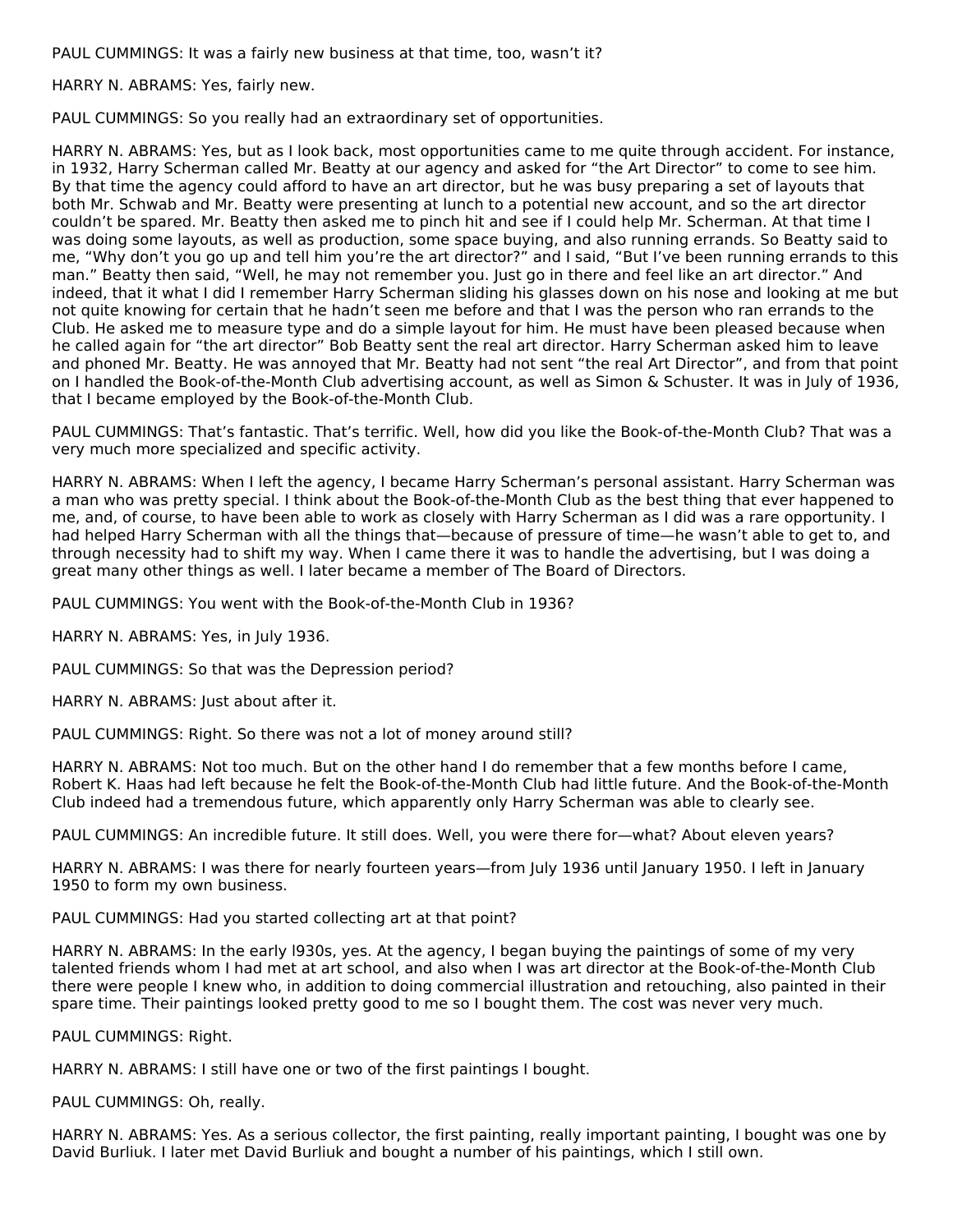PAUL CUMMINGS: That's very interesting. While you were at the Book-of-the-Month Club, it grew enormously from 1936 to 1950 which was through the war and a period of great economic change.

HARRY N. ABRAMS: When I came there in 1936 the Club had somewhere between 40,000 to 50,000 members. At the time I left—in 1950—we were hoping to reach

a million. We didn't quite reach it; I think we were up to 950,000. In

the 1940's the percentage of acceptance for the monthly selection was much greater—almost twice the amount it is today. So when membership went up to nearly a million, the Club produced about 400,000 copies of the selection every month. In addition we needed to produce a book-dividend every two months because we shipped a free book-dividend with every two selections that were bought by our members. We were producing a lot of books, and it was my responsibility—in addition to helping Harry Scherman with the advertising, publicity and promotion—to see that everything we needed was produced well, and on time. As I said, I did a lot of work at the Book-of-the-Month Club and was responsible for some important innovations.

PAUL CUMMINGS: Well, that set the pattern for all the other book clubs.

HARRY N. ABRAMS: I suppose to a certain extent.

PAUL CUMMINGS: I know Publishers Weekly just this week had an article on the Club.

HARRY N. ABRAMS: On Harry Scherman?

PAUL CUMMINGS: He's mentioned all over.

HARRY N. ABRAMS: I've got to see it.

PAUL CUMMINGS: What happened that you decided to set up your own company at that point? Was it that you had other ideas? Or different interests?

HARRY N. ABRAMS: Yes. Harry was a wonderful person. He had all he needed financially and the Book-of-the-Month Club was very successful—and here I was, comparatively young—with lots of energy—wanting to branch out further with other clubs and other book projects. Harry Scherman always said to me—"when I have time, we'll test your ideas." But he hardly ever had time! And I was very frustrated because I hoped that one day he would say to me, "here's some money with which you can run your own operation for Book-of-the-Month Club." But he never did. Even to the very last days I don't think he ever would depend on anyone to start a new project going unless he personally became involved. I believe he was constitutionally unable to give anyone responsibility in an area where he felt he knew so much, which indeed, he did!

PAUL CUMMINGS: You did something with Grosset & Dunlap at one point?

HARRY N. ABRAMS: Yes, I created and designed the Illustrated Junior Library. That was a series of books which I produced for them in 1945. Previous to that, about 1943, I created the Illustrated Modern Library for Bennett Cerf of Random House. The books were illustrated by artists like Thomas Benton, George Grosz, Salvador Dali, William Sharp, Warren Chappel and many other great book illustrators and fine artists. We also involved some of our finest typographers and book designers men like Bruce Rogers and Warren Chappel.

PAUL CUMMINGS: Everybody.

HARRY N. ABRAMS: Everybody who was important at that time.

PAUL CUMMINGS: I don't remember seeing the Illustrated Modern Library books ever. They were not large printings, were they?

HARRY N. ABRAMS: Not too large, but then again not too small!

PAUL CUMMINGS: Everything was…

HARRY N. ABRAMS: When you got Bruce Rogers to design a new edition of the Autobiography of Benjamin Franklin and Thomas Benton to do the illustrations—you knew that something pretty wonderful would result.

PAUL CUMMINGS: Do you think that was an early opportunity to work with artists and do this kind of fine book?

HARRY N. ABRAMS: Yes, I do. I believe that producing the Illustrated Modern Library, as well as the Illustrated Junior Library and producing special illustrated book-dividends for Book-of-the-Month Club members got me into the whole swing of producing fine books.

PAUL CUMMINGS: It's intriguing that all these things seemed to be done by chance almost.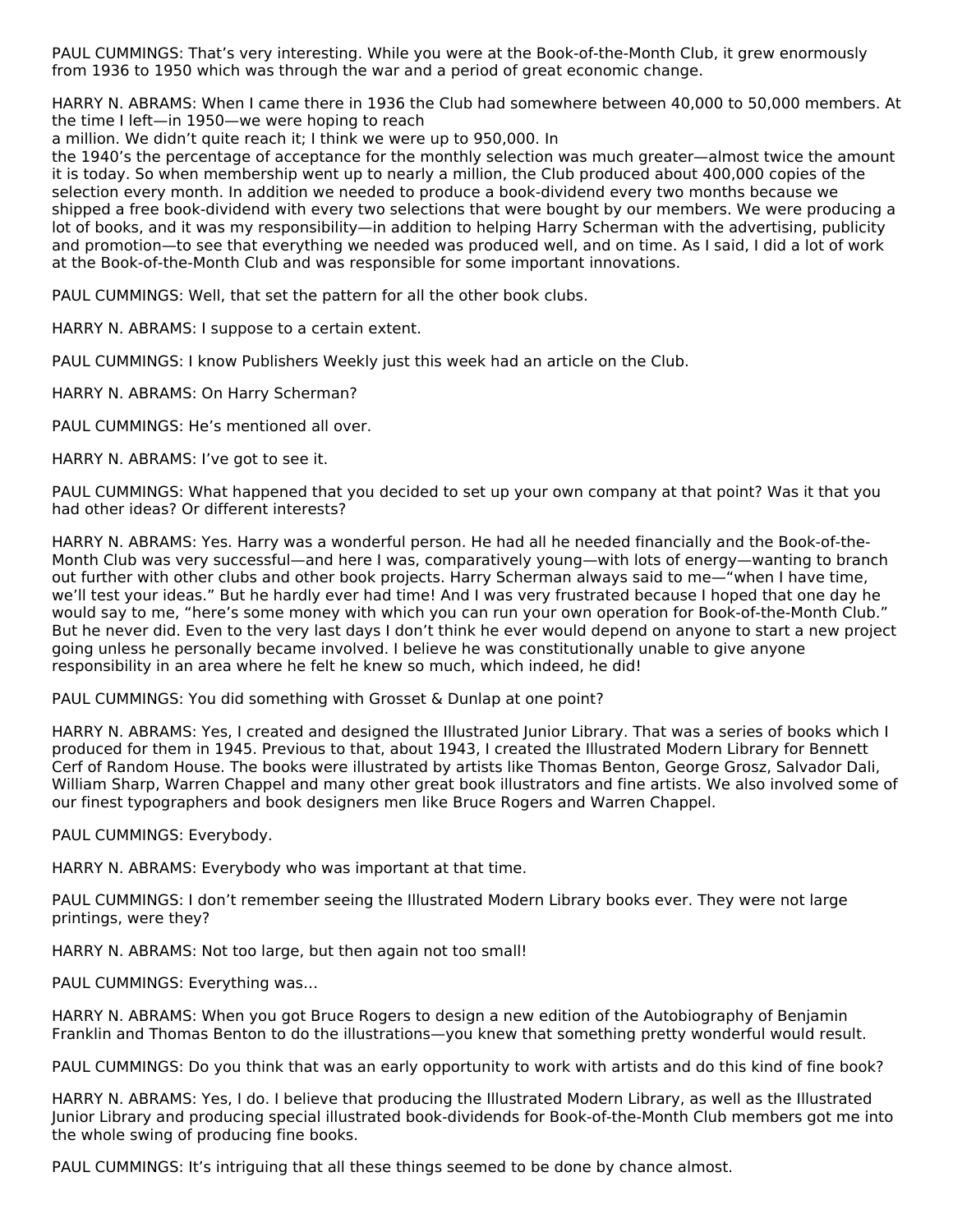HARRY N. ABRAMS: Certainly a good series of accidents for me! By 1946 I had been with Book-of-the-Month for ten years and I was getting restless. I was earning a lot of money and I was doing a lot of things with Harry Scherman, running the book club promotion and involved in an enormous amount of production. But I wanted to leave and "do my own thing", if only to take a sabbatical and try something on my own for a year or so. I had an idea for a line of greeting cards that I wanted to develop.

Harry Scherman wouldn't hear of my leaving. Instead, he gave me permission to organize and run my own card company while I continued with Book-of-the-Month. That seemed like an ideal arrangement, as the cards were something I thought I could take care of on weekends at home, and my primary concern would still be Book-ofthe-Month Club. Indeed I didn't let anything interfere with my Club work, and the creative work on the cards was handled at home in my spare time.

We did a line of cards—all new ideas, new packaging—for which I still have the 1947 personalization sample book, and in all immodesty I must tell you that I haven't seen anything better in 1972. If this be arrogance, make the most of it.

There were, however, some problems that we hadn't counted on, in case you think this successful venture was all smooth sailing. At one point, just when our line of cards had come off the press, the firm that processed our cards unexpectedly went bankrupt—on a late summer weekend! We had to rush around and round up ten trucks to get our

cards out of their shop and into a warehouse where they could be assembled and processed in time for our Christmas orders.

Fortunately, an old friend in the printing business, Ralph Duenewald, who had printed our cards knew of a company that specialized in processing greeting cards and had just lost a client. Consequently they had an empty shop and could handle our job right away. That put us in business for the first Holiday season, but I was exhausted from the ordeal.

Then when our cards got into the stores there was a whispering campaign mounted against this newcomer to the card business. "Don't buy those cards," our customers were told. "Harry Abrams is just a front for Book-ofthe-Month Club—Harry Abrams is really Harry Scherman, and Book-of-the-Month Club will sell these cards at half price. Don't buy them." Some of our competitors even talked the stores into keeping our sample books under the counter.

Notwithstanding these trials and tribulations we came through 1947 with flying colors, but it was too much for me, and I decided to sell the card business to Hallmark and just concentrate on Book-of-the-Month Club problems.

My wife and I took a month's vacation in Europe, and that's when I started to buy French paintings.

It wasn't until 1949 that I finally left the Club and went into my own business completely. I had some misgivings about leaving Harry Scherman and the financial security of a very good position. But when I voiced these doubts to my wife, and told her that my concern was chiefly for our two young sons who were in private schools and had years of expensive education ahead, Nina answered me very bravely and wisely. She said, "Harry, you must do whatever you feel is best for you. If it's good for you it will be good for the boys and me. But if it's bad for you it's bound to be bad for all of us."

PAUL CUMMINGS: When you began your own firm did you have a particular plan in mind? Or how specific was it?

HARRY N. ABRAMS: No, not really. I don't believe I had a real plan. I was in a favorable financial situation because I was getting large royalty income from Grosset's Illustrated Junior Library—and since I was always restless because I wanted to establish my own business—I felt this was the right time to start. I had friends who were associated with the book business in one way or another, and some became investors in our company. With \$100,000 I organized our art book publishing business in late 1949 and later, after getting an additional \$50,000 we published our first books in the fall of 1950. The money we had was used up the first year. We still had \$150,000 but it was in our inventory in the form of books. Then our problem was: how to run a business without cash and with books that were not selling as fast as you'd like, and money not coming in as fast as you'd like. That was our first real problem.

PAUL CUMMINGS: What kind of organization did you have the first year?

HARRY N. ABRAMS: "Organization" is a pretty fancy word for the two-man team that made up my infant company. I was just marvelously lucky to have as my first employee a very wonderful and talented man named Milton Fox. He had had museum background, he was steeped in art history, he wrote, he could talk about art with the best of the scholars, he himself painted—I remember some beautiful and poetic portraits he had done of his wife and children. God looked after me when he sent me Milton Fox. Milton became my friend and close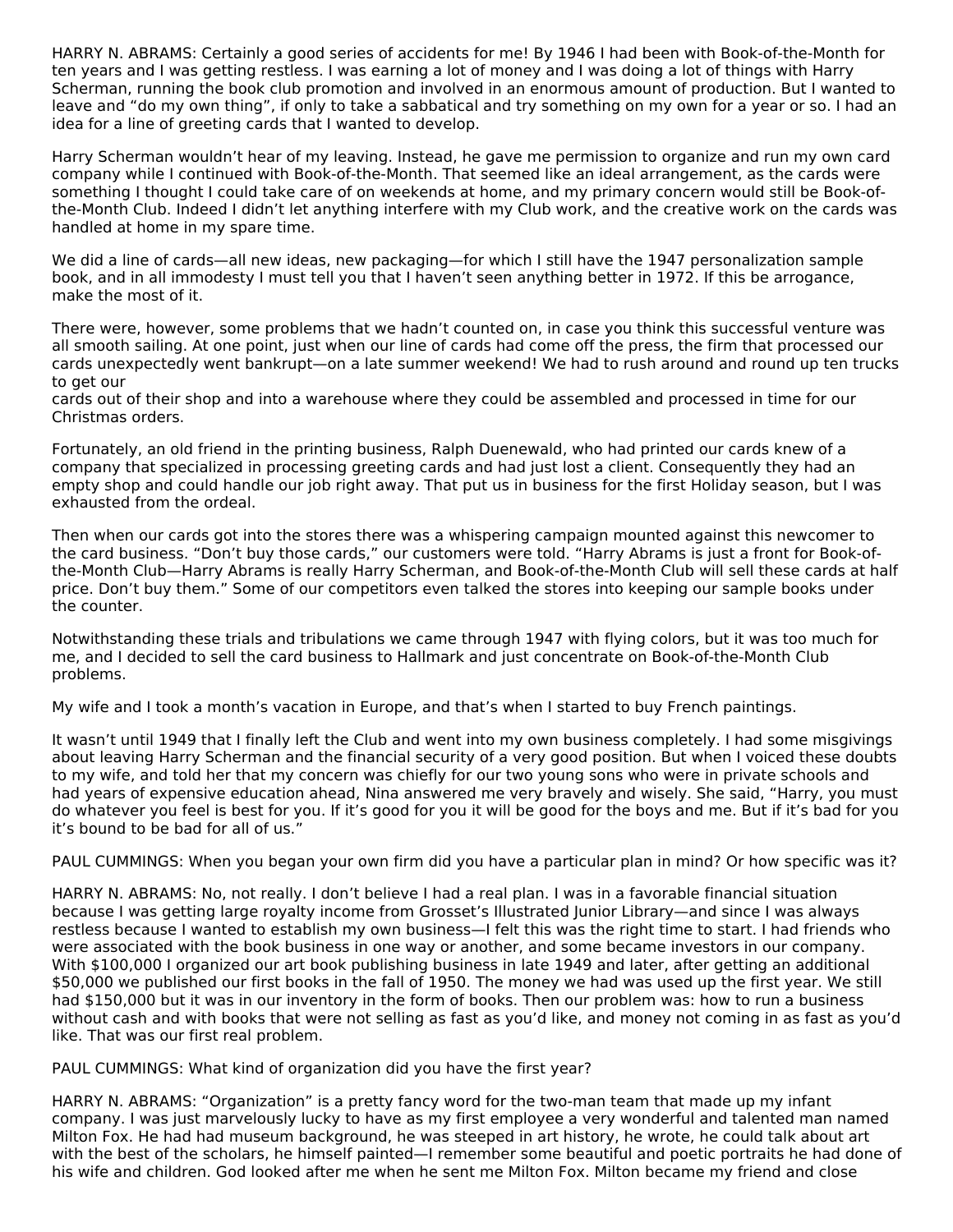associate as well as my editor-in-chief, and if our texts are good at all—and they are very good—it is because of his devotion and dedication.

Milton always got along well with people, and he knew the most brilliant scholars and critics in the art world people like Meyer Schapiro, Frederick Hartt, William Seitz, H.W. Janson and many others whom he got to write our books. Milton was entirely sympathetic and understanding of the pressures that sometimes made me a difficult person to work with. I'm a hard taskmaster and those early years were sometimes very tough. But Milton stood by me for more than 20 years, until his death in 1971, and many of our finest books are a tribute to his efforts. A good book doesn't come about accidentally; it is the result of the dedication and devotion of people like Milton Fox who are involved in its creation.

PAUL CUMMINGS: How did you pick the first titles—the Renoir, Van Gogh and El Greco?

HARRY N. ABRAMS: Purely through intuition. There was much talk by the public and in art circles about Van Gogh —who was then being exhibited at the Metropolitan Museum—and much interest in Renoir. We also needed a classical painter to show the variety of books we were going to publish eventually in this series, so we decided to include El Greco. I suppose it could have been Leonardo, or Rembrandt, or any other great classical painter. I produced 25,000 of each title, which I thought was not too many copies, since I was accustomed to ordering hundreds of thousands of books for the Book-of-the-Month Club. Book people thought I was out of my mind, and they were nearly right. Fortunately we had done enough promotion so that we came through with a final sale of 14,000 of each titles in our first fall season. Based on what I know today, I can now tell you that 14,000 of each book was a phenomenal sale. And how we did it God only knows!

PAUL CUMMINGS: Well, there were so few art books being printed even in those days. You know, publishers would do occasional—

HARRY N. ABRAMS: In reality it doesn't always work that way. If you open a business where you are off by yourself, either physically or because of the type of product you're producing, people aren't likely to come to you very quickly.

#### PAUL CUMMINGS: Right.

HARRY N. ABRAMS: And so applying that lesson to our art book publishing business we wished that other publishers would also publish art books, so that art book buying could become a "way of life" in bookstores. The year we published our first three books (1950) we were fortunate that Skira brought his new series of art books to the U.S.A. So between Skira and ourselves we were publicizing art books and creating lots of interest.

#### PAUL CUMMINGS: Oh, really?

HARRY N. ABRAMS: Yes, Skira came the same year! It was most surprising to find ourself competing with Skira's books. Our first three books as well as Skira's new books were reviewed in the New York Times and the reviewer thought ours were better than Skira's. I think the Skira books on the whole had more appeal than ours, although the first three books we published were pretty good. As time went on the public bought Skira books in greater quantities than they bought ours. Then our problem was: how do we get the kind of quality and packaging appeal that Skira books had—or perhaps even do better?

PAUL CUMMINGS: Did you start also at the same time doing the reproductions? Or did that come later?

HARRY N. ABRAMS: The reproductions of paintings?

PAUL CUMMINGS: Right.

HARRY N. ABRAMS: Much later. I guess about four or five years later.

PAUL CUMMINGS: All that?

HARRY N. ABRAMS: Oh, yes. In the early years we had no money to venture off into new projects.

PAUL CUMMINGS: How did you develop your art book program? Because three titles is, you know, not very much.

HARRY N. ABRAMS: We found ourselves in a horrible situation. And I hope that anyone who starts a book publishing business is never as naive as we were. After we sold our first three books, which were considered successful, we had about 33,000 books on hand of three titles. Booksellers were returning unsold books at the end of the year because all publishers, even then, sold books on consignment. To keep going we needed a minimum staff that cost, in overhead, about \$100,000 a year and with nothing new to sell, we had very little money coming in. We were preparing two books which would not be ready before the following year, and we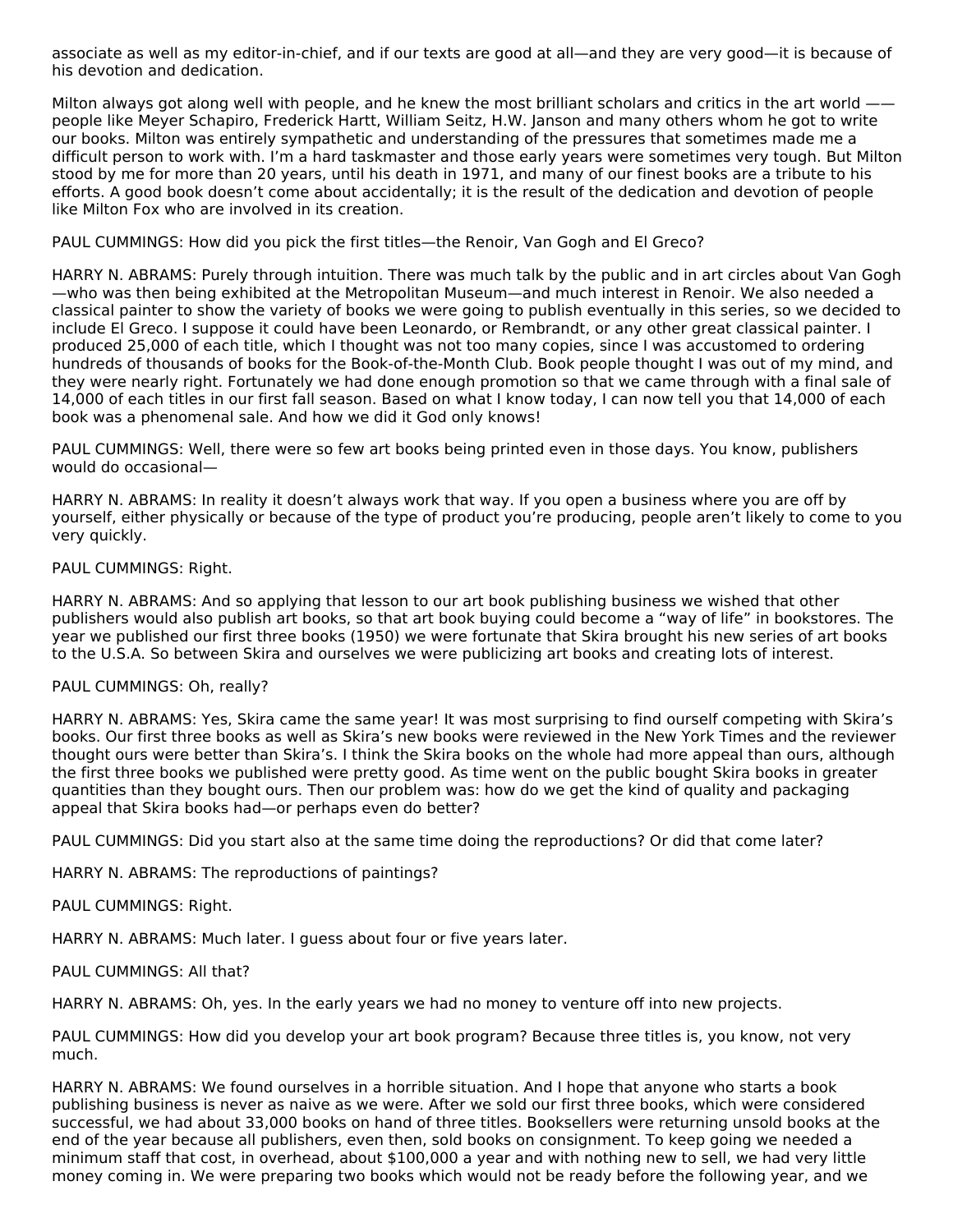knew that if we went along for another year supporting our staff without selling books, it would be difficult for us to survive, and we'd be out of business pretty soon afterwards.

I knew I had to do something quickly, and decided that the three books that we sold at ten dollars each, would be put in paperback format, large size, with ten reproductions rather than fifty reproductions, to be sold for \$1.35 per volume. Our first three books were part of the series we began to publish in paperback along with the Degas which was the fourth book in our hard-bound series, and Great Masterpieces for which we got colorplates from our new hard-bound book on the Louvre Museum.

#### PAUL CUMMINGS: That was the portfolios?

HARRY N. ABRAMS: Yes. We prepared to publish five titles which we called "Portfolio Editions." Everyone, including some of our investors, said, "How could you do it? You've still got more than 10,000 copies in stock of each of your expensive hard-bound books, and for next year you're publishing another in the hard-bound series on Degas, as well as a book on the Louvre Museum." Most people I talked to felt that this was surely a way of killing the sale of our first three hard-bound books as well as our newer hard-bound titles. But, it was clear to me that if I didn't publish our hard-bound books in paperback I'd have to close shop. I also believed that the only good thing that could happen would be for the Portfolio Editions to be successful and still not hurt the sale of our hard-bound books, which is exactly what happened. We sold nearly 500,000 copies of the five paperbacks that year, and it didn't seem to make any difference to the sale of the hard-bound, larger, more expensive books! We were extremely fortunate. We concluded that there were two entirely different markets: people who wanted the expensive hard-bound book and people who would pay only \$1.35 for the paperback. We then quickly began to produce more titles in our Portfolio Editions—for they could be more easily produced—and it kept our business going for a few more years!

PAUL CUMMINGS: Yes. Right. Nothing ventured, nothing lost.

HARRY N. ABRAMS: Yes. The point is that if there was no way of surviving under ordinary conditions one might as well take the chance.

PAUL CUMMINGS: Right. That's fantastic. Was there a point when you decided, or reached the point rather, where you could plan ahead as the economy developed and as your business grew?

HARRY N. ABRAMS: It took about seven or eight years before we found ourselves in the black. My personal problem was: how could the company sustain itself with small losses, for I knew it would be difficult to make money until we published more books and developed a larger back list. Pretty large royalties from the Grosset Illustrated Junior Library were still coming in, so I was able to keep myself going without taking any money from the business. Bennett Cerf had decided to drop the Illustrated Modern Library project (for whatever reason he thought he needed to drop it), in spite of the fact that the books were very beautiful and were selling very well. Fortunately, Grosset's Illustrated Junior Library series kept on going. Later we produced small art paperbacks and sold a few million copies to Pocket Books, as well as about ten million copies abroad in many languages. That again sustained us and kept us going for another few years.

PAUL CUMMINGS: When did you start selling things abroad?

HARRY N. ABRAMS: Very quickly, when my present associate, Fritz Landshoff, joined our company in 1953. Alfred Knopf had previously promised him a job, but later changed his mind, so Fritz Landshoff picked us as the next best publishing company with which he wanted to work. He is one of the publishers who left Germany during the Hitler period. Born in Berlin, Mr. Landshoff received his Ph.D. in literature at the University of Frankfurt. After several years of training in bookstores and publishing houses, he became manager of the Berlin literary publishing house, Gustav Kiepenheuer Verlag. He emigrated to Holland in 1933 and with the Dutch publisher, Querido, founded the Querido Verlag, where he concentrated primarily on publishing exiled German authors such as Thomas Mann, Stefan Zweig, Franz Werfel, among others. After the German Occupation of Holland in 1941, he moved to New York and became a partner in the publishing firm of L.B. Fischer. When the war was over, he became co-founder and co-manager of Excerpta Medica, Amsterdam and New York, before joining Harry N. Abrams as an executive and associate.

He was the man who said to me, "I think you have good possibilities for the translation of your books abroad and I would like to handle your foreign business." I hired him immediately, and Fritz Landshoff has been with us to this very day. Without him, I really believe our business could not have survived.

PAUL CUMMINGS: I'm curious about the export of American art books to Europe. What kinds of things did you find you sold well there?

HARRY N. ABRAMS: Most of our art books—except those books that dealt specifically with American Art or American Artists—were bought for translation by at least two or three European publishers. You may be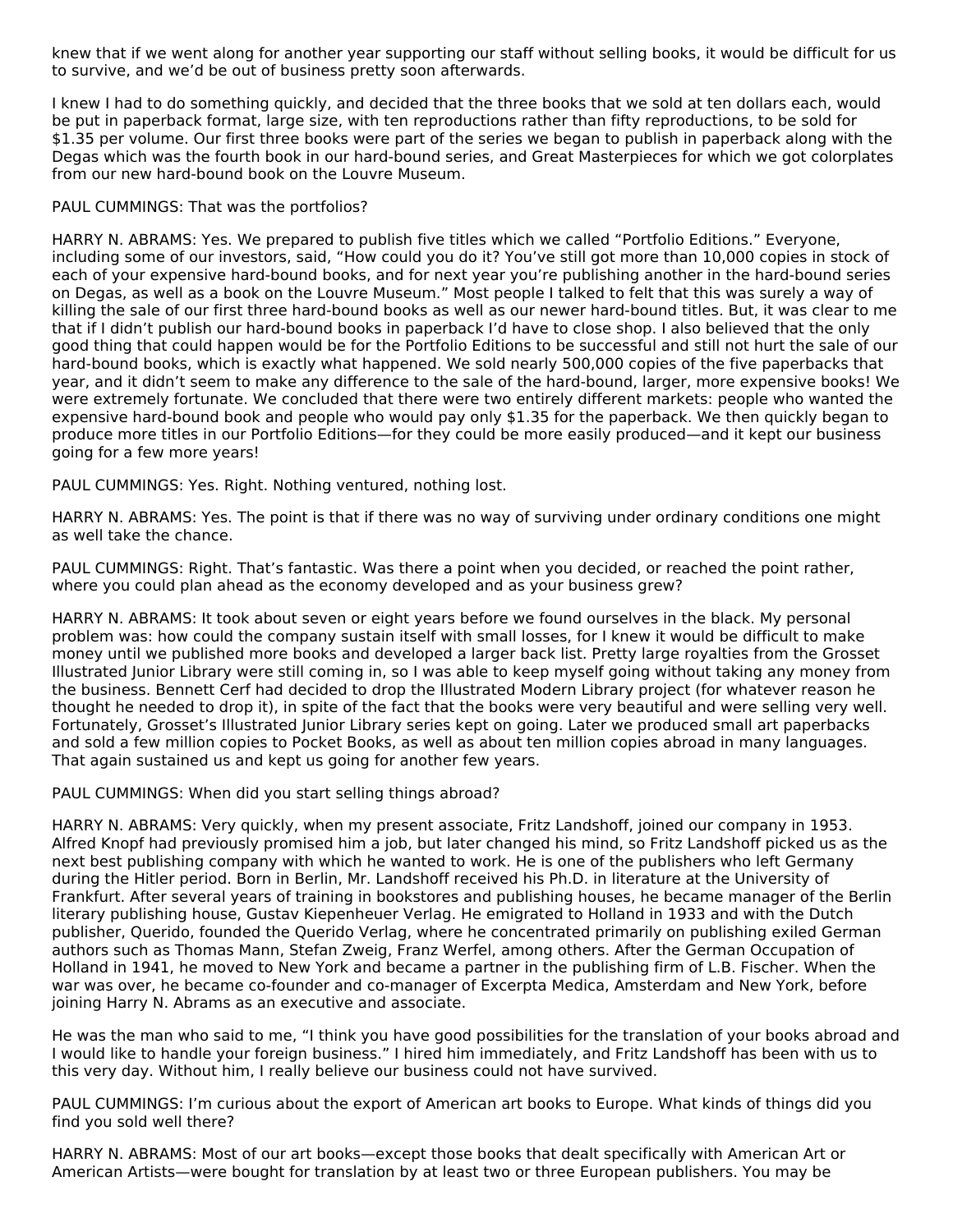interested to know that not long after Fritz Landshoff joined our company he arranged to have our first three books, Renoir, Van Gogh and El Greco translated into five European languages. I believe the languages were Spanish, Dutch, Italian, French and German, and since then most of the European publishers who had translated and published our first three books have continued to translate the new titles in the series, as we publish them. I believe we now have nearly 30 titles, and two or three are added every year. Most of the new titles get published in three or more languages. You may also be interested to know that the Library of Great Painters series are presently sold in two additional formats with editorial adjustments. One series we've mentioned previously called: "Portfolio Editions;" another hard-bound series with 16 color reproductions is called "Great Art of the Ages."

PAUL CUMMINGS: What have been your most successful titles over the years?

HARRY N. ABRAMS: Again, lucky accidents played a part in several of our most successful titles. We had managed to struggle through the first seven or eight years, and our books were thought of very highly. At about that time Prentice-Hall asked if we could do some college textbooks for them in the art history field.

Dr. H.W. Janson, who had written our Story of Painting for Young People wanted to take a sabbatical from New York University to work on a History of Art. We agreed to pay him an advance that would support him for the two years, and Janson's History of Art has become our most successful book. In the text book and trade editions it has sold about 2,000,000 copies to date, and is still one of our best-selling titles—required reading in many important university art courses.

In the textbook field we have had a number of other strong titles in addition to the Janson History of Art among them History of Far Eastern Art by Sherman Lee, Varieties of Visual Experience by Edmund Burke Feldman, History of Italian Renaissance Art by Frederick Hartt, Art of the Ancient World by H.A. Groenewegen-Frankfort and Bernard Ashmole, 19th and 20th Century Art by George Heard Hamilton, 17th and 18th Century Art by Julius S. Held and Donald Posner, History of Renaissance Art Throughout Europe by Creighton Gilbert, all of them sold successfully by us in the trade and by Prentice-Hall to the college market.

Another important publishing project that came to us by chance is the New Illustrated Medical Encyclopedia For Home Use by Dr. Robert E. Rothenberg. Dr. Rothenberg is an old friend, and one day he said he'd like to do a thorough and complete home medical guide. He knew we didn't publish that kind of book, but nevertheless asked whether I could give him some publishing advice. Naturally I said I would, and about a year later Dr. Rothenberg came to the office with the finished manuscript—in a great big valise! I looked at it and said, "Oh my God!" but then I became so fascinated with the material and the concept that I decided to publish it myself as a 4-volume medical encyclopedia. This indeed is what we did, under an entirely different imprint from our art books—The Abradale Press. I guess we've sold more than 1,000,000 copies of that four-volume set. And now Dr. Rothenberg has just finished writing and editing a new 20-volume Complete Home Medical Encyclopedia and Guide to Family Health that Abradale Press will publish early in 1973. We hope it does as well as the earlier smaller set.

PAUL CUMMINGS: Abradale Press also publishes Bibles, doesn't it? How did that begin?

HARRY N. ABRAMS: Right! Bibles have been another mainstay of our list. In spite of the fact that some of the world's greatest artists had painted Biblical subjects, there were no illustrated Bibles that did justice to these great paintings, and I remembered Harry Scherman would have liked such a Bible as a book-dividend for Bookof-the-Month Club. So eventually, under the Abradale Press imprint, we brought out some very beautiful Family Bibles—the Rembrandt Bible, the Michelangelo Bible, and the Masterpiece Bible, all available in the Protestant King James Version and the Catholic Confraternity-Douay Version. And indeed, Harry Scherman did want these Bibles, which were used success fully in his Club. And that's how we got into Bible publishing.

PAUL CUMMINGS: One thing after another.

HARRY N. ABRAMS: Yes, that's right. I suppose I should also mention our publication of Norman Rockwell I had known and admired Norman for many years—in fact he had let me reproduce some of his Saturday Evening Post Christmas covers for my line of Christmas cards in 1946. When Bernard Danenberg gave him an exhibition in 1968, he arranged for me to come on a Sunday to the gallery when Norman was there. After an hour of looking at Norman's paintings I told him I'd decided to publish a book on his work. Norman was very happy about my decision, but he thought of himself as just an illustrator, and he was a little worried about being the subject of an art book. After I assured Norman Rock well that he didn't need to worry, Milton Fox and I talked with Thomas Buechner, then the director of the Brooklyn Museum, now the President of Steuben Glass, and asked him to write the text for Norman Rockwell: Artist and Illustrator, which became a record—breaking best seller for a \$60 book. We've sold more than 200,000 through the trade, the book clubs and by direct mail, and it is still selling very well. Last year we did a smaller Norman Rockwell: A Sixty Year Retrospective in paperback and hardcover. The paperback also served as a catalogue for a Rockwell exhibition that Bernard Danenberg travelled around the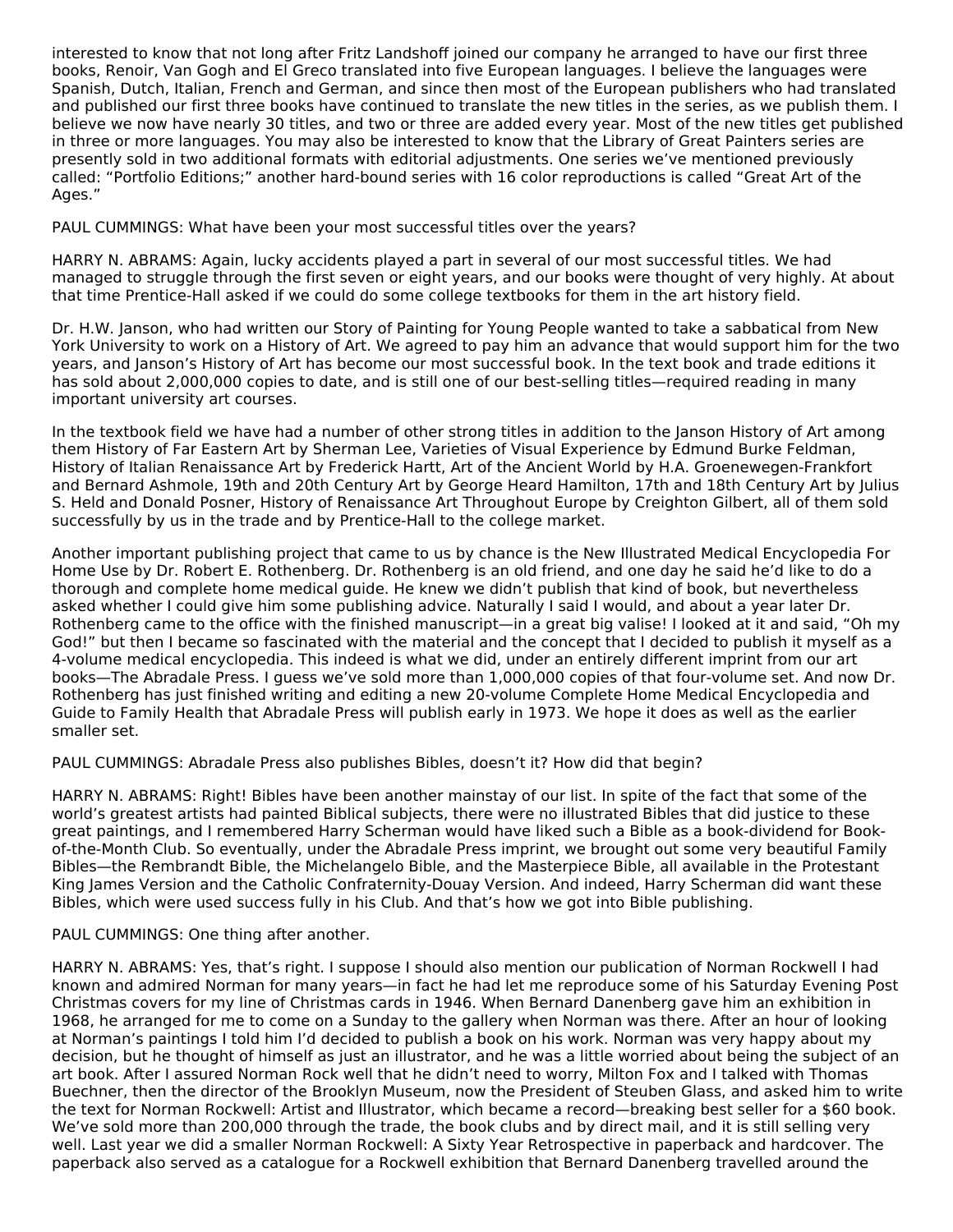country. We've sold about 400,000 of that in both paper and hard-bound editions.

We have a Norman Rockwell Portfolio of fifteen reproductions of his most popular Saturday Evening Post covers, and next year we're publishing Norman Rockwell's America by Christopher Finch, a book whose emphasis will be on the nostalgic images of this country as Norman saw it.

It's hard to realize now, after the fact, but when the Rockwell book was first proposed, I ran into some flack about the wisdom of a "serious" art book publisher bringing out a volume on Rockwell. I'd like to think that as well as bringing pleasure to thousands of Rockwell's admirers, the book also accomplished one of Thomas Buechner's objectives: "that illustration should be considered an aspect of the fine arts."

PAUL CUMMINGS: When did the large books like the Christo over there start? Was that early?

HARRY N. ABRAMS: You're talking about the Contemporary Painters series?

#### PAUL CUMMINGS: Yes.

HARRY N. ABRAMS: That started about ten or eleven years ago. That's where all of this contemporary art that you see in our offices started—that period in the early l960s in which I was so very much interested. At that time the Sidney Janis Gallery organized the first major Pop Art exhibition in an empty Longchamps restaurant opposite our former office on 57th Street. I dropped in to see it one day on my way to lunch and, I remember, my first reaction was derision and laughter. But two days later I went back and looked again, and I became more serious. On following days when I returned I had become deeply impressed—never had I changed my mind so quickly from a completely negative response to one of great enthusiasm, and it was at that point that I started to buy Pop Art.

I later went to the exhibition with Milton Fox, and I found that he, too, viewed these new images with enthusiasm. That backed up my personal reaction because I thought so very highly of Milton's opinions and taste.

Incidentally, you may be interested to know that we find that younger people are interested in books about contemporary artists and we sell as many books dealing with the work of contemporary artists as we sell of the old masters.

#### PAUL CUMMINGS: Really?

HARRY N. ABRAMS: Yes, at least insofar as the trade is concerned—that is bookstores where people come in to buy art books. On the other hand when it comes to the book clubs, I don't think book club membership is as sophisticated about art as the bookstore customer is, and the clubs find greater membership acceptance of the old masters rather than the avant-garde contemporaries. Somehow I get the feeling that the situation is changing even for book clubs.

PAUL CUMMINGS: Well, they're very different markets. One depends on history and everything.

HARRY N. ABRAMS: Right. The person who goes into the bookstore possibly gets around more and he knows what's new in art. And there are very few books around on Christo or any of the other contemporaries.

PAUL CUMMINGS: How do you think the books affect an artist? For example, when a book like this one appears, what does it do for the artist?

HARRY N. ABRAMS: I think it helps him greatly.

PAUL CUMMINGS: In what way, do you think?

HARRY N. ABRAMS: I think, generally, that when there's an important book on an artist people think about him quite differently.

PAUL CUMMINGS: lie becomes more real, yes.

HARRY N. ABRAMS: Whatever the psychological reasons are, it boils down very simply to the fact that people think if a publisher has brought out a book on an artist he must be important.

PAUL CUMMINGS: You still do the art reproductions, do you? And are you doing modern things in that line, too?

HARRY N. ABRAMS: Yes we are.

PAUL CUMMINGS: It ties in with the books.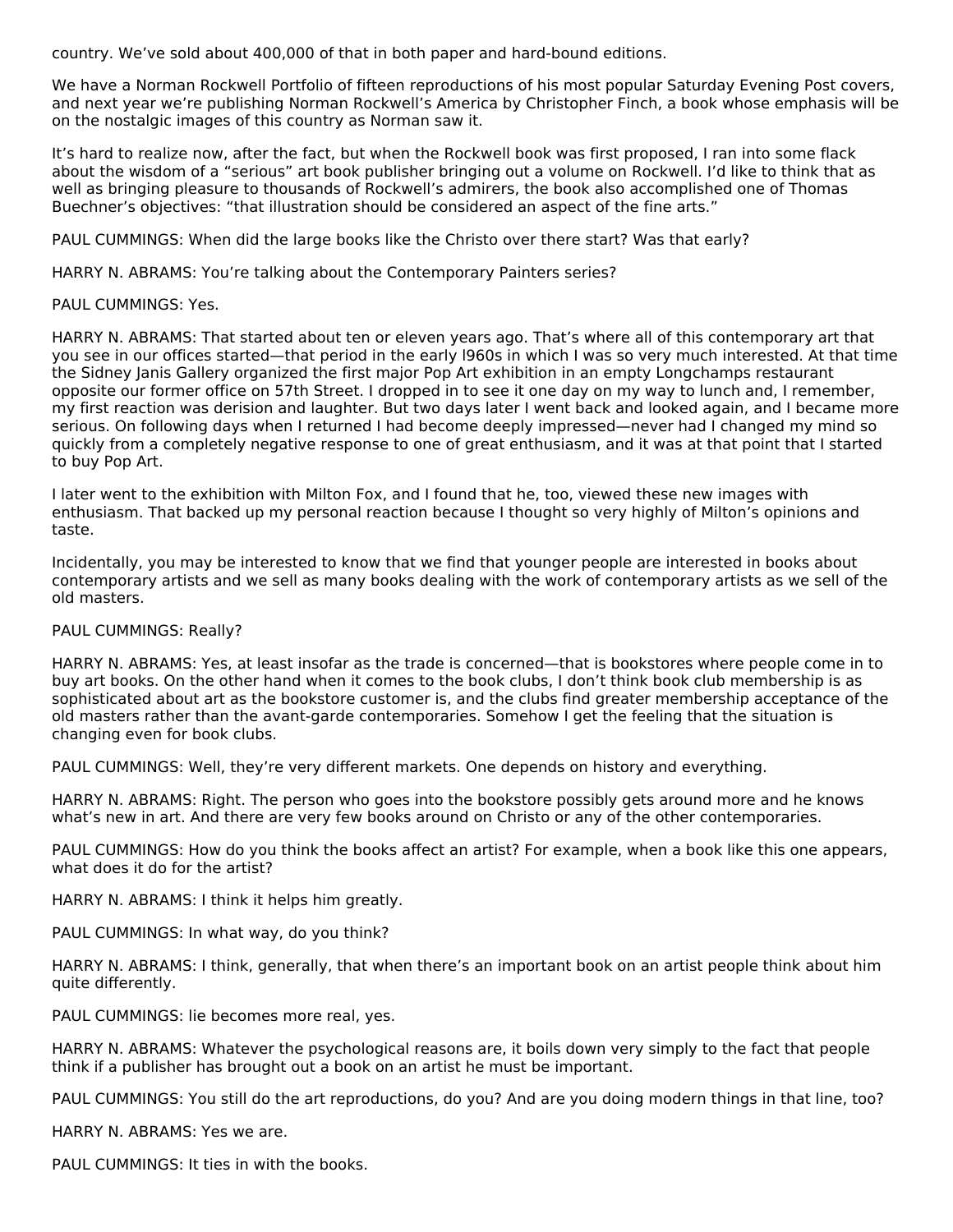HARRY N. ABRAMS: Yes, it ties in with the books.

PAUL CUMMINGS: I'd like to talk about your own art collection for a while.

HARRY N. ABRAMS: Surely.

PAUL CUMMINGS: How has it grown and shifted over the years?

HARRY N. ABRAMS: In the beginning I bought the work of friends, but very soon we began to look not just for the work of friends but of artists who were more creative. As I mentioned earlier, one of the first artists that we really collected seriously was David Burliuk. Then we went on to people like Raphael Soyer, Milton Avery, Philip Evergood and others who were painting at that time. I was also aware of painters like Ben Shahn and Reginald Marsh, and others that I hadn't collected, but I couldn't buy them all because I had a limited amount of money. I liked collecting paintings, and I was becoming more and more involved. And so, as I earned more money I bought art at every opportunity. I didn't ever expect to have as large a collection as we have today. I had the bug and I couldn't seem to stop.

PAUL CUMMINGS: It goes on and on.

HARRY N. ABRAMS: It went on and on and what you find is that you're always short of cash because you're always buying. One never stops, in spite of one's good intentions to do so.

PAUL CUMMINGS: Well, you know, I've been looking at this painting which is—what?

HARRY N. ABRAMS: It's a Morris Louis.

PAUL CUMMINGS: Twelve feet or fourteen feet long?

HARRY N. ABRAMS: Yes, something like that—twelve feet.

PAUL CUMMINGS: That's a long way from a Burliuk which, you know, is quite small.

HARRY N. ABRAMS: I remember the time our collection was given an exhibition at the Jewish Museum. After Alan Solomon left, Sam Hunter came in as Director, and he asked if our collection could be shown at the Museum. The exhibition got a lot of newspaper space and a lot of publicity, and I remember distinctly overhearing one of the critics saying that Harry Abrams can't be so catholic in his tastes as to buy the social representational painters as well as Pop artists, Kinetic artists and non-representational painters like Morris Louis, Stella and Noland. The critic went on to say that Harry Abrains couldn't possibly care for all of them and that Abrams was "playing the field, hoping that some will come through."

We love pictures, we love art and we love to live with art all around us. This has been our life style. Art for us does not consist of any particular movement, but rather a variety of movements that depict the kind of world we live in, so that's why you see in our collection the variety of Pop Art, Optical Art, Abstract Art, Representational Painting, Hard-Edge Painting, Shaped Canvases, etc. I don't see how Andy Warhol, with his intense interest in the supermarket and movies could be expected to produce the same kind of image that a highly intellectual painter like Robert Motherwell would produce.

PAUL CUMMINGS: Right.

HARRY N. ABRAMS: They're entirely different people, and not at all interested in the same things.

PAUL CUMMINGS: Right. Do you collect books? Are you interested in fine books or anything like that?

HARRY N. ABRAMS: Yes, but not to the same degree that I'm interested in collecting art. Naturally, our own publications are important to me, and I have them all. We've also collected for twenty or thirty years the books of the Limited Editions Club, and we've also bought some first editions. Being in the book business, I suppose I've always been interested in books. But I don't buy the kind of books that sell for high prices because they are a rare example or a very limited edition.

Personally, I don't particularly care to publish books in limited editions selling at very high prices. I'd much prefer to publish the same kind of beautiful book in a non-limited edition and reach out to as large an audience as possible at the lowest price possible.

PAUL CUMMINGS: Okay. Well, that's it.

END OF INTERVIEW